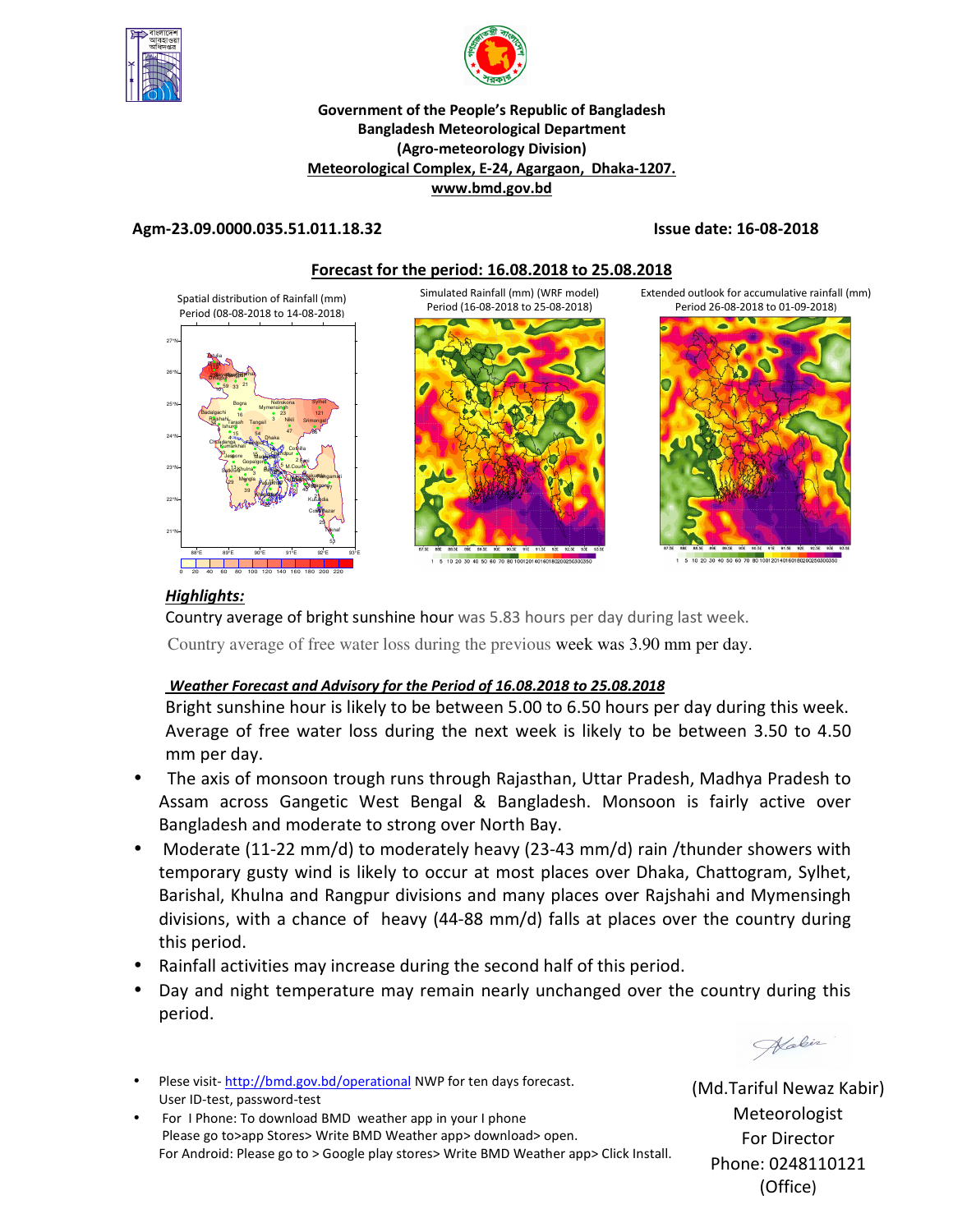#### **Short Weather description Period: 08.08.2018 to 14.08.2018** Maximum And Minimum Temperature (Range and Extreme)

| <b>Divisions</b><br><b>Maximum temperature</b><br>range in <sup>o</sup> C |      |  | <b>Highest maximum</b><br>temperature in <sup>o</sup> C |  |                                 |      | Minimum temperature<br>Range in <sup>v</sup> C |                              | Lowest minimum<br>temperature in <sup>o</sup> C |  |                                       |      |              |
|---------------------------------------------------------------------------|------|--|---------------------------------------------------------|--|---------------------------------|------|------------------------------------------------|------------------------------|-------------------------------------------------|--|---------------------------------------|------|--------------|
| <b>Dhaka</b>                                                              | 32.3 |  | $-36.3$                                                 |  | <sup>o</sup> C Dhaka            | 36.3 |                                                | $^{\circ}$ C25.9             |                                                 |  | $-28.2$ <sup>o</sup> C Gopalgonj      | 25.9 | $^{\circ}$ c |
| Mymensingh                                                                | 30.4 |  | $-34.3$                                                 |  | <sup>o</sup> C Mymensingh       | 34.3 |                                                | °C 26.0                      |                                                 |  | $-28.1$ <sup>o</sup> C Netrokona      | 26.0 | °c           |
| Chattogram                                                                | 30.2 |  | $-35.5$                                                 |  | <sup>o</sup> C Rangamati & Feni | 35.5 |                                                | $^{\circ}$ C24.4             |                                                 |  | $-27.6$ <sup>o</sup> C Rangamati      | 24.4 | °c           |
| Sylhet                                                                    | 32.0 |  | $-35.9$                                                 |  | <sup>o</sup> C Sylhet           | 35.9 |                                                | $^{\circ}$ C25.0             |                                                 |  | $-26.5$ C Sylhet                      | 25.0 | °c           |
| Rajshahi                                                                  | 31.6 |  | $-36.6$                                                 |  | <sup>o</sup> C Rajshahi         | 36.6 |                                                | $^{\circ}$ C <sub>25.1</sub> |                                                 |  | - $28.4 °C$ Badalgachi                | 25.1 | $^{\circ}$ c |
| Rangpur                                                                   | 30.0 |  | $-35.2$                                                 |  | <sup>o</sup> C Dinajpur         | 35.2 |                                                | °C 25.0                      |                                                 |  | $-$ 28.2 $^{\circ}$ C Tetulia & Dimla | 25.0 | $^{\circ}$ c |
| Khulna                                                                    | 32.0 |  | $-35.6$                                                 |  | <sup>o</sup> C Jashore          | 35.6 |                                                | $^{\circ}$ C25.8             |                                                 |  | $-28.0$ <sup>o</sup> C Jashore        | 25.8 | °c           |
| Barishal                                                                  | 31.6 |  | $-34.2$                                                 |  | <sup>o</sup> C Patuakhali       | 33.7 |                                                | $^{\circ}$ C25.7             |                                                 |  | - 27.8 °C Barishal                    | 25.7 | $^{\circ}$ c |

 *Rainfall analysis* and *average temperature:-*

| Name of the<br><b>Divisions</b> | Name of the<br><b>Stations</b> | Total<br>Rainfall<br>in $(mm)$ | Normal<br>Rainfall<br>in $(mm)$ | Deviation<br>in % | Total<br>Rainy<br>days | Average<br>Max<br>in % | Average<br>M in<br><b>Humidity Humidity</b><br>in % | Average<br>M ax.<br>temp in °C | Average<br>Normal<br>M ax.<br>temp in<br>°C | Average<br>M in.<br>temp in '<br>C | Average<br>Normal<br>M in.<br>temp in<br>°C |
|---------------------------------|--------------------------------|--------------------------------|---------------------------------|-------------------|------------------------|------------------------|-----------------------------------------------------|--------------------------------|---------------------------------------------|------------------------------------|---------------------------------------------|
| Dhaka                           | Dhaka                          | 14                             | 78                              | -82               | 05                     | 091                    | 059                                                 | 34.7                           | 32.0                                        | 27.5                               | 26.4                                        |
|                                 | Faridpur                       | 15                             | 57                              | $-74$             | 07                     | 95                     | 064                                                 | 33.7                           | 31.7                                        | 26.6                               | 26.3                                        |
|                                 | Madaripur                      | 3                              | 74                              | $-96$             | 02                     | **                     | $\star\star$                                        | **                             | 31.9                                        | $^{\star\star}$                    | 25.4                                        |
|                                 | Nikli                          | 47                             | $\star\star$                    | ***               | 02                     | 090                    | 067                                                 | 33.8                           | $\star\star$                                | 27.7                               | $\star\star$                                |
|                                 | Tangail                        | 54                             | 53                              | 2                 | 03                     | 094                    | 065                                                 | 33.7                           | 31.9                                        | 27.0                               | 26.1                                        |
|                                 | Gopalgoni                      | 3                              | $\star\star$                    | ***               | 05                     | 094                    | 063                                                 | 33.5                           | $\star\star$                                | 27.0                               | $\star\star$                                |
| <b>Mymensingh</b>               | Mymensingh                     | 3                              | 76                              | -96               | 04                     | 94                     | 068                                                 | 32.6                           | 31.7                                        | 27.1                               | 26.2                                        |
|                                 | Netrokona                      | 23                             | $\star\star$                    | ***               | 04                     | 094                    | 073                                                 | 32.0                           | $\star\star$                                | 26.7                               | **                                          |
| Chattogram                      | Chattogram                     | 21                             | 132                             | -84               | 03                     | **                     | $\star\star$                                        | 034                            | 31.4                                        | 026                                | 25.3                                        |
|                                 | Sitakunda                      | 32                             | 122                             | $-74$             | 4                      | **                     | $\star\star$                                        | **                             | 31.2                                        | $\star\star$                       | 25.4                                        |
|                                 | Rangamati                      | 17                             | 87                              | -80               | 04                     | 94                     | 35                                                  | 33.8                           | 31.6                                        | 25                                 | 24.9                                        |
|                                 | Cox'sBazar                     | 25                             | 166                             | $-85$             | 5                      | 96                     | 74                                                  | 32.2                           | 30.6                                        | 26.0                               | 25.2                                        |
|                                 | Teknaf                         | 53                             | 224                             | $-76$             | 3                      | **                     | $\star\star$                                        | $\star\star$                   | 29.9                                        | $\star\star$                       | 25.2                                        |
|                                 | Hatiya                         | $\overline{2}$                 | 143                             | $-99$             | 01                     | 096                    | 074                                                 | 32.0                           | 30.6                                        | 26.6                               | 25.6                                        |
|                                 | Sandw ip                       | 40                             | 160                             | ***               | 03                     | 094                    | 078                                                 | 032                            | 30.4                                        | 027                                | 25.6                                        |
|                                 | Kutubdia                       | 50                             | 113                             | -56               | 06                     | 92                     | 70                                                  | 32.7                           | 30.5                                        | 26.3                               | 25.7                                        |
|                                 | Feni                           | 5                              | 119                             | $-96$             | 03                     | 095                    | 061                                                 | 34.1                           | 31.3                                        | 26.1                               | 25.2                                        |
|                                 | M.Court                        | 21                             | 140                             | -85               | 02                     | 96                     | 70                                                  | 33.0                           | 31.1                                        | 26.9                               | 25.7                                        |
|                                 | Chandpur                       | 5                              | 69                              | $***$             | 02                     | 096                    | 066                                                 | 034                            | 31.7                                        | 027                                | 26.1                                        |
|                                 | Cumilla                        | 2                              | 82                              | -98               | 01                     | 093                    | 063                                                 | 33.2                           | 31.8                                        | 26.5                               | 25.7                                        |
| <b>Sylhet</b>                   | Sylhet                         | 121                            | 141                             | $-14$             | 07                     | 97                     | 67                                                  | 34.1                           | 32.3                                        | 25.4                               | 25.4                                        |
|                                 | Srimongal                      | 86                             | 74                              | 16                | 04                     | 97                     | 058                                                 | 34.1                           | 32.4                                        | 25.8                               | 24.8                                        |
| Rajshahi                        | Rajshahi                       | 6                              | 49                              | $-88$             | 02                     | 097                    | 059                                                 | 35.6                           | 32.6                                        | 27.0                               | 25.9                                        |
|                                 | Bogura                         | 16                             | 61                              | $-74$             | 02                     | 096                    | 058                                                 | 33.3                           | 32.6                                        | 27.3                               | 26.6                                        |
|                                 | Ishurdi                        | 4                              | 46                              | -91               | 01                     | 097                    | 061                                                 | 034                            | 32.5                                        | 027                                | 26.4                                        |
|                                 | Badalgachi                     | 34                             | $\star\star$                    | ***               | 02                     | 100                    | 059                                                 | 33.4                           | **                                          | 26.8                               | $\star\star$                                |
|                                 | Tarash                         | 15                             | $\star\star$                    | ***               | 02                     | 097                    | 062                                                 | 33.3                           | **                                          | 27.7                               | $\star\star$                                |
| Rangpur                         | Rangpur                        | 33                             | 77                              | -57               | 02                     | 092                    | 066                                                 | 32.6                           | 32.3                                        | 27.4                               | 26.3                                        |
|                                 | Dinajpur                       | 10                             | 74                              | $-86$             | 02                     | 094                    | 067                                                 | 33.4                           | 32.5                                        | 26.4                               | 26.4                                        |
|                                 | Sayedpur                       | 59                             | $^{\star\star}$                 | ***               | 03                     | 93                     | 68                                                  | 35.5                           | $\star\star$                                | 27                                 |                                             |
|                                 | Rajarhat                       | 21                             | $\star\star$                    | ***               | 02                     | 094                    | 065                                                 | 29.3                           | $\star\star$                                | 25.9                               | $\star\star$                                |
|                                 | Tetulia                        | 119                            | $\star\star$                    | ***               | 02                     | 097                    | 068                                                 | 33.3                           | $\star\star$                                | 25.8                               | $\star\star$                                |
|                                 | Dimla                          | 238                            | $\star\star$                    | ***               | 05                     | 096                    | 072                                                 | 32.8                           | **                                          | 26.2                               | $\star\star$                                |
| Khulna                          | Khulna                         | 9                              | 61                              | -85               | 04                     | 96                     | 64                                                  | 34.4                           | 32.1                                        | 27.1                               | 26.4                                        |
|                                 | Mongla                         | 39                             | $\star\star$                    | ***               | 04                     | 096                    | 070                                                 | 033                            | **                                          | 027                                |                                             |
|                                 | Jashore                        | 13                             | 52                              | $-75$             | 04                     | 093                    | 063                                                 | 34.3                           | 32.7                                        | 26.6                               | 26.2                                        |
|                                 | Chuadanga                      | 13                             | 54                              | $-76$             | 04                     | $\star\star$           | $^{\star\star}$                                     | $\star\star$                   | 32.9                                        | $^{\star\star}$                    | 26.4                                        |
|                                 | Satkhira                       | 29                             | 61                              | $-52$             | 03                     | 098                    | 062                                                 | 34.0                           | 32.3                                        | 27.0                               | 26.4                                        |
|                                 | Kumarkhali                     | 6                              | $^{\star\star}$                 | ***               | 03                     | **                     | $\star\star$                                        | $\star\star$                   | $\star\star$                                | $\star\star$                       | $\star\star$                                |
| Barishal                        | Barisal                        | 15                             | 80                              | -81               | 04                     | 098                    | 070                                                 | 33.0                           | 31.3                                        | 26.7                               | 25.8                                        |
|                                 | Bhola                          | 17                             | 82                              | -79               | 03                     | 084                    | 061                                                 | 33.0                           | 31.3                                        | 26.8                               | 26.1                                        |
|                                 | Patuakhali                     | 21                             | 112                             | -81               | 05                     | 097                    | 070                                                 | 33.2                           | 31.2                                        | 27.0                               | 26.2                                        |
|                                 | Khepupara                      | 22                             | 101                             | $-78$             | 05                     | 096                    | 073                                                 | 033                            | 30.9                                        | 027                                | 25.9                                        |

Analyses contained in this bulletin are based on preliminary \* un-checked data. \*\* Data not received. \*\*\* Data not available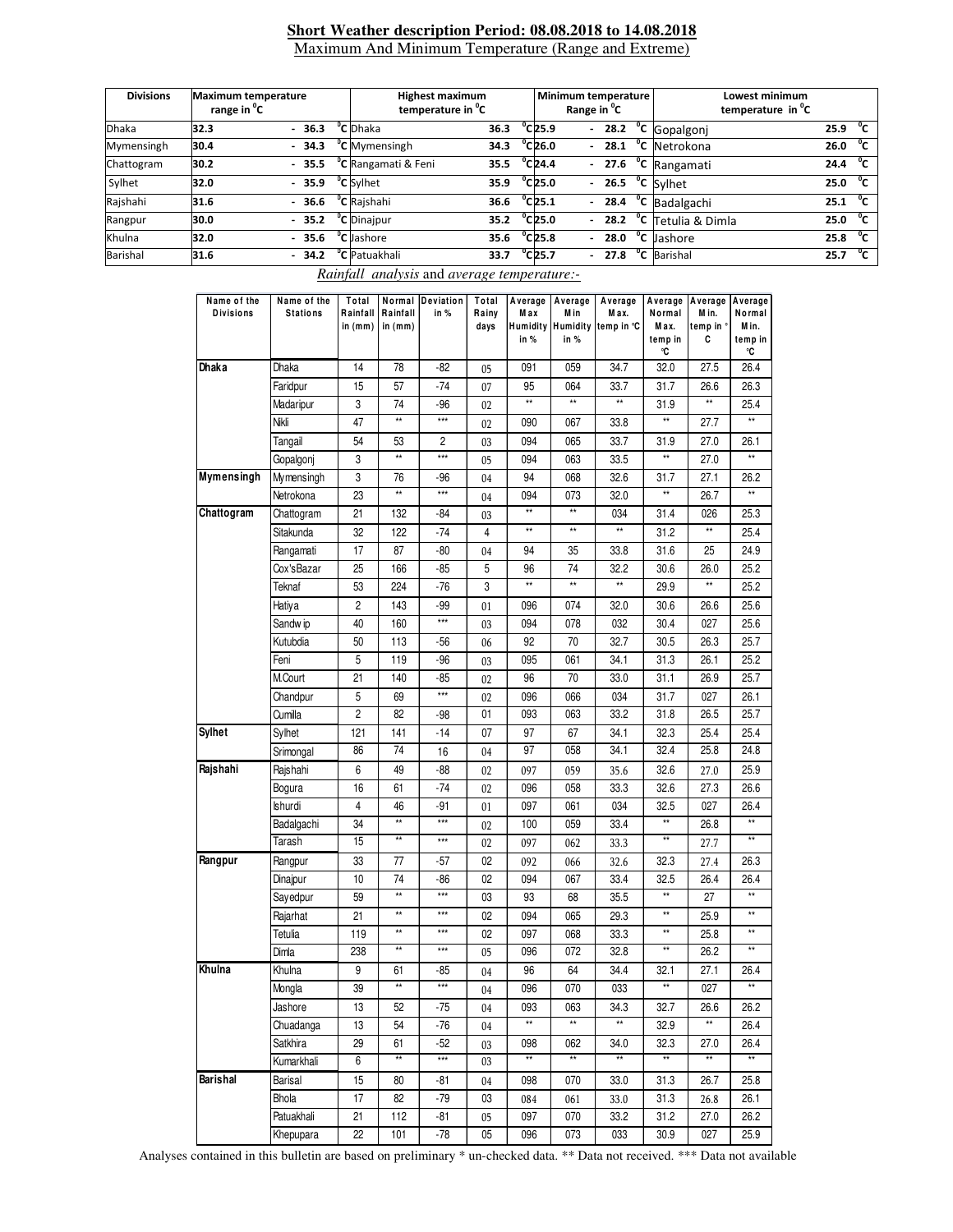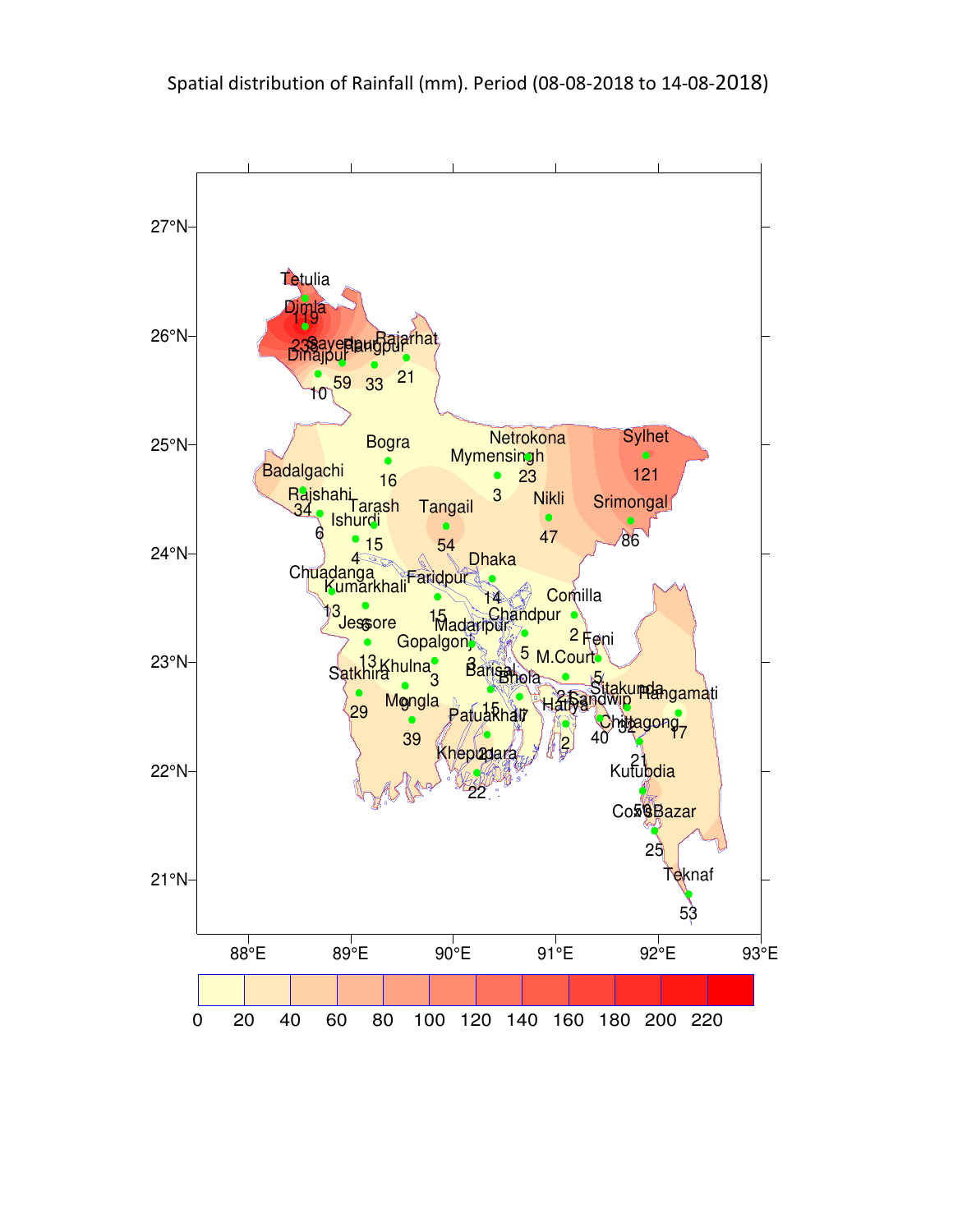



# গণপ্রজাতন্ত্রী বাংলাদেশ সরকার বাংলাদেশ আবহাওয়া অধিদপ্তর কৃষি আবহাওয়া মহাশাখা আবহাওয়া ভবন, ই-২৪, আগারগাঁও, ঢাকা-১২০৭।

এজিএম-২৩.০৯.০০০০.০৩৫.৫১.০১১.১৮.৩২

তারিখ: ১৬-০৮-২০১৮ খ্রিঃ

<u>পূর্বাভাসের সময়কাল: ১৬-০৮-২০১৮ থেকে ২৫-০৮-২০১৮</u>

www.bmd.gov.bd

Spatial distribution of Rainfall (mm) Period (08-08-2018 to 14-08-2018)



Simulated Rainfall (mm) (WRF model) Period (16-08-2018 to 25-08-2018)



10 20 30 40 50 60 70 80 10012014016

Extended outlook for accumulative rainfall (mm) Period 26-08-2018 to 01-09-2018)



5 10 20 30 40 50 60 70 80 10012014016011

## প্ৰধান বৈশিষ্ট্য সমূহঃ-

গত সপ্তাহে দেশের দৈনিক উজ্জ্বল সূর্যকিরণ কালের গড় ৫.৮৩ ঘন্টা ছিল । গত সপ্তাহে দেশের দৈনিক বাষ্পীভবনের গড ৩.৯০ মিঃ মিঃ ছিল।

# আবহাওয়ার পূর্বাভাসঃ ১৬-০৮-২০১৮ থেকে ২৫-০৮-২০১৮ ইং পর্যন্ত।

এ সপ্তাহে দৈনিক উজ্জুল সূর্য কিরণ কাল ৫.০০ থেকে ৬.৫০ ঘন্টার মধ্যে থাকতে পারে । আগামী সপ্তাহের বাম্পীভবনের দৈনিক গড় ৩.৫০ মিঃ মিঃ থেকে ৪.৫০ মিঃ মিঃ থাকতে পারে।

- মৌসুমী অক্ষের বর্ধিতাংশ রাজস্থান, উত্তর প্রদেশ, মধ্য প্রদেশ ও গাঙ্গেয় পশ্চিমবঙ্গ এবং বাংলাদেশ হয়ে আসাম পর্যন্ত বিস্তৃত রয়েছে। মৌসুমী বায়ু বাংলাদেশের উপর মোটামুটি সক্রিয় এবং উত্তর বঙ্গোপসাগরে মাঝারি থেকে শক্তিশালী অবস্থায় বিরাজমান রয়েছে।
- এ সময়ে ঢাকা, ঢট্টগ্রাম, সিলেট, বরিশাল, খুলনা ও রংপুর বিভাগের অধিকাংশ স্থানে এবং রাজশাহী ও ময়মনসিংহ বিভাগের অনেক স্থানে অস্থায়ী দমকা হাওয়াসহ মাঝারি (১১-২২ মিঃ মিঃ/দিন) থেকে মাঝারি ধরণের ভারী (২৩-৪৩ মিঃ মিঃ/দিন) ধরনের বৃষ্টি/বজ্রবৃষ্টি হতে পারে। সেই সাথে দেশের কোথাও কোথাও ভারী (৪৪-৮৮ মিঃমিঃ/দিন) বর্ষণ হতে পারে।
- এ সময়ের দ্বিতীয়ার্ধে বৃষ্টিপাতের পরিমাণ বাড়তে পারে।
- এ সময়ে সারাদেশে দিন ও রাতের তাপমাত্রা প্রায় অপরিবর্তিত থাকতে পারে।
- Plese visit-http://bmd.gov.bd/operational NWP for ten days forecast. User ID-test, password-test
- For I Phone: To download BMD weather app in your I phone Please go to>app Stores> Write BMD Weather app> download> open. For Android: Please go to > Google play stores> Write BMD Weather app> Click Install.

Halin

(মোঃ তরিফুল নেওয়াজ কবির) আবহাওয়াবিদ কৃষি আবহাওয়া মহাশাখা টেলিফোন: ০২৪৮১১০১২১ (অফিস)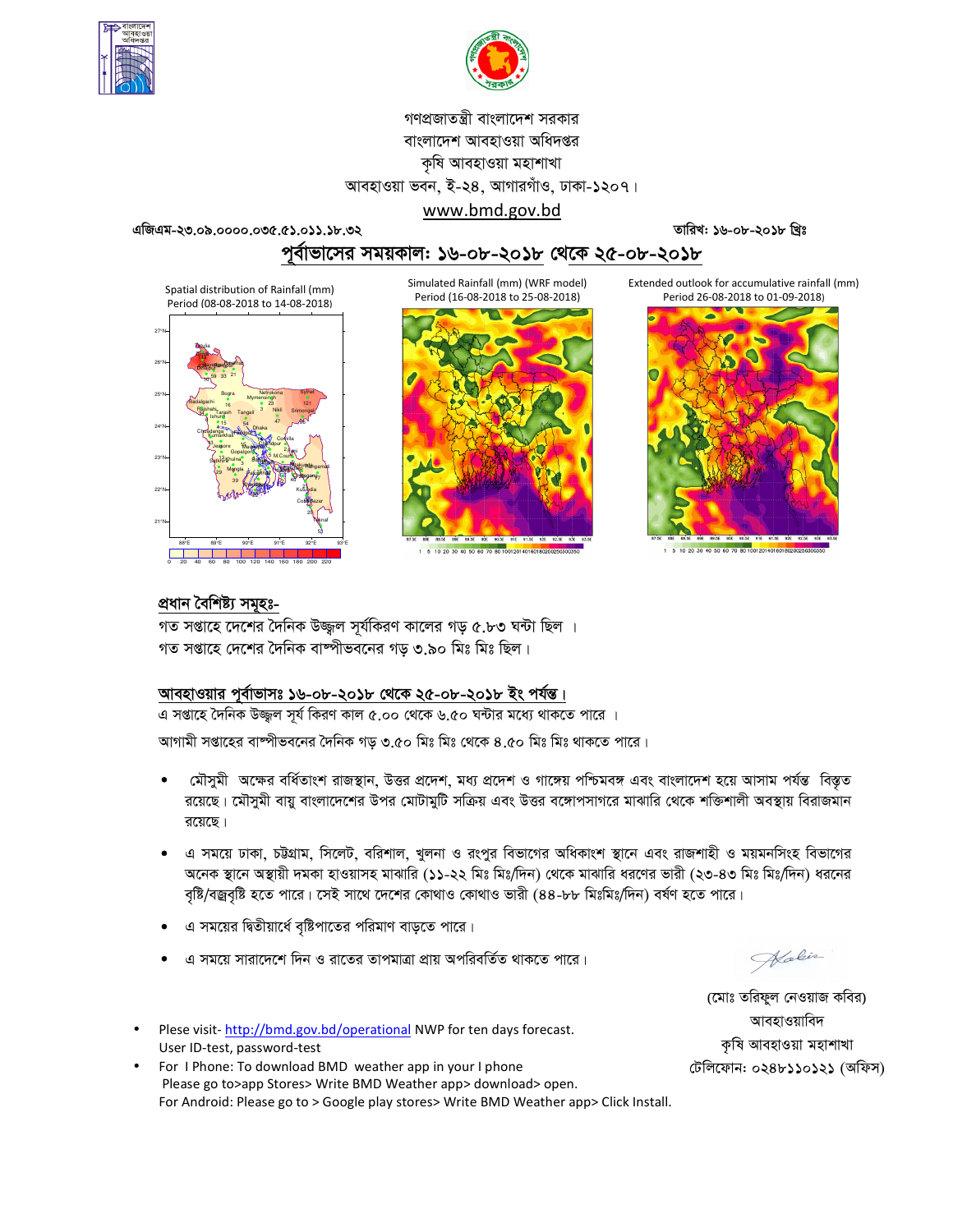# সংক্ষিপ্ত আবহাওয়া বিবরণী, সময়: ০৮-০৮-২০১৮ থেকে ১৪-০৮-২০১৮

| বিভাগ     |          |                          | সর্বোচ্চ তাপমাত্রার পরিসর | সৰ্বোচ্চ তাপমাত্ৰা ° সেঃ |                                           |              |      | সর্বনিম তাপমাত্রার পরিসর <sup>০</sup> সেঃ |                     |                    | সর্বনিম্ন তাপমাত্রা °সেঃ |                |
|-----------|----------|--------------------------|---------------------------|--------------------------|-------------------------------------------|--------------|------|-------------------------------------------|---------------------|--------------------|--------------------------|----------------|
| ঢাকা      | ৩২.৩     | $\sim$                   | তড.৩ $^{\circ}$ সেঃ       | ঢাকা                     | ৩৬.৩                                      | $^\circ$ সেঃ | ২৫.৯ | ২৮.২                                      | $^{\circ}$ সেঃ      | গোপালগ             | ২৫.৯                     | $^{\circ}$ সেঃ |
| ময়মনসিংহ | ರಿಂ. $8$ | $\overline{\phantom{0}}$ | ৩৪.৩ ° সেঃ                | ময়মনসিংহ                | ত $8.0^\circ$ সেঃ                         |              | ২৬.০ | ২৮.১                                      | $^{\circ}$ সেঃ      | নেত্ৰকোনা          | ২৬.০                     | $^{\circ}$ সেঃ |
| চউগ্ৰাম   | ৩০.২     |                          | ৩৫.৫ ° সেঃ                | রাঙ্গামাটি ও ফেনী        | ত $x \circ \sigma$ ঃ ২৪.৪                 |              |      | ২৭.৬                                      | $^{\circ}$ সেঃ      | রাসামাটি           | ২৪.৪                     | $^{\circ}$ সেঃ |
| সিলেট     | ৩২.০     |                          | ৩৫.৯ ° সেঃ                | সিলেট                    | <u>০৫.৯<math>^{\circ}</math> সেঃ</u> ২৫.০ |              |      | ২৬.৫                                      | $^{\circ}$ সেঃ      | সিলেট              | ২৫.০                     | $^{\circ}$ সেঃ |
| রাজশাহী   | ৩১.৬     | $\sim$                   | ৩৬.৬ ° সেঃ                | রাজশাহী                  | <u>তড.৬</u> ° সেঃ ২৫.১                    |              |      | 2b.8                                      | $^{\circ}$ সেঃ      | বদলগাছি            | ২৫.১ ° সেঃ               |                |
| রংপুর     | 00.0     |                          | ৩৫.২ ° সেঃ                | দিনাজপর                  | ৩৫.২ ° সেঃ                                |              | ২৫.০ | ২৮.২                                      | $^{\circ}$ সেঃ      | তেঁতুলিয়া ও ডিমলা | ২৫.০                     | $^{\circ}$ সেঃ |
| খুলনা     | ৩২.০     |                          | ৩৫.৬ ° সেঃ                | যশোর                     | ৩৫.৬ ° সেঃ                                |              | ২৫.৮ | ২৮.০                                      | $^{\circ}$ সেঃ      | যশোর               | ২৫.৮                     | $^{\circ}$ সেঃ |
| বরিশাল    | ৩১.৬     | $\sim$                   | ৩৪.২ ° সেঃ                | পটোয়াখালী               | 08.2 ° (78 20.9                           |              |      | ২৭.৮                                      | $^{\circ}$ সেঃ $\,$ | বরিশাল             |                          | ২৫.৭ ° সেঃ     |

# <u> বৃষ্টিপাত বিশ্লেষন এবং স্বাভাবিক তাপমাত্ৰা:</u>

| বিভাগের নাম | স্টেশনের নাম | মোট<br>বৃষ্টিশাত<br>(মিঃমিঃ) | ষাভাবিক<br>বৃষ্টিপাত<br>(মিঃমিঃ) | বিছ্যুতি( %) | মোট<br>বৃষ্টিশাতের<br>দিন | সৰ্বোষ্ক গড<br>আৰ্দ্ৰতা<br>( %) | সর্বোনিম্ন<br>আৰ্ঘতা<br>( %) | গড সৰ্বোষ্ক<br>তাপমাত্রা<br>( ডিগ্ৰী সেঃ) | গড<br>ষভাবিক<br>তাপমাত্রা<br>(ডিগ্ৰী | সৰ্বনিম্ন<br>গড<br>তাপমাত্রা<br>(ডিগ্ৰী | সর্বনিম্ন<br>ষাভাবিক<br>গড<br>তাপমাত্রা( |
|-------------|--------------|------------------------------|----------------------------------|--------------|---------------------------|---------------------------------|------------------------------|-------------------------------------------|--------------------------------------|-----------------------------------------|------------------------------------------|
|             |              |                              |                                  |              |                           |                                 |                              |                                           | (সঃ)                                 | (সঃ)                                    | ডিগ্ৰী সেঃ)                              |
| ঢাকা        | ঢাকা         | 38                           | ٩b                               | -12          | o¢                        | ০৯১                             | ০৫৯                          | 08.9                                      | ৩২.০                                 | ২৭.৫                                    | ২৬.8                                     |
|             | ফরিদপুর      | s¢                           | 69                               | $-98$        | o٩                        | ৯৫                              | ০৬৪                          | 00.9                                      | ৩১.৭                                 | ২৬.৬                                    | ২৬.৩                                     |
|             | মাদারীপুর    | $\circ$                      | 98                               | -৯৬          | ०२                        | $***$                           | **                           | **                                        | ৩১.৯                                 | **                                      | ২৫.8                                     |
|             | নিকলী        | 89                           | **                               | ***          | ०२                        | ০৯০                             | ০৬৭                          | ৩৩.৮                                      | **                                   | ২৭.৭                                    | **                                       |
|             | টাঙ্গাইল     | $^{68}$                      | ৫৩                               | ২            | ೲ                         | ం ని8                           | ০৬৫                          | ৩৩.৭                                      | ৩১.৯                                 | ২৭.০                                    | ২৬.১                                     |
|             | গোপালগজ্ঞ    | ৩                            | $\pm\pm$                         | ***          | o¢                        | 058                             | 0.90                         | ৩৩.৫                                      | $\pm\pm$                             | ২৭.০                                    | $***$                                    |
| ময়মনসিংহ   | ময়মনসিংহ    | ৩                            | ৭৬                               | -৯৬          | 08                        | $\delta$ 8                      | ০৬৮                          | ৩২.৬                                      | ৩১.৭                                 | ২৭.১                                    | ২৬.২                                     |
|             | নেত্ৰকোনা    | ২৩                           | **                               | ***          | 08                        | $\circ$ ನಿ8                     | ০৭৩                          | ७२.०                                      | $***$                                | ২৬.৭                                    | $***$                                    |
| চট্টগ্ৰাম   | ঢট্রগ্রাম    | ২১                           | ১৩২                              | -18          | ০৩                        | $***$                           | **                           | 008                                       | 05.8                                 | ০২৬                                     | ২৫.৩                                     |
|             | সীতাকুন্ড    | ৩২                           | ১২২                              | $-98$        | 8                         | $***$                           | $***$                        | $***$                                     | ৩১.২                                 | **                                      | 20.8                                     |
|             | রাঙ্গামার্টি | 76                           | ৮৭                               | -p0          | 08                        | ৯৪                              | ৩৫                           | 00.b                                      | 05.6                                 | ২৫                                      | ২৪.৯                                     |
|             | কক্সবাজার    | ২৫                           | ১৬৬                              | -10          | ¢                         | ৯৬                              | 98                           | ৩২.২                                      | ৩০.৬                                 | ২৬.০                                    | ২৫.২                                     |
|             | টেকনাফ       | ৫৩                           | ২২৪                              | - 95         | ৩                         | $**$                            | $***$                        | $***$                                     | ২৯.৯                                 | **                                      | ২৫.২                                     |
|             | হাতিয়া      | ২                            | 580                              | -৯৯          | ०১                        | ০৯৬                             | 098                          | ৩২.০                                      | 00.6                                 | ২৬.৬                                    | ২৫.৬                                     |
|             | সন্দ্বীপ     | 80                           | ১৬০                              | ***          | ೲ                         | $\circ$ ನಿ8                     | ०१৮                          | ০৩২                                       | 00.8                                 | ०२१                                     | ২৫.৬                                     |
|             | কুতুবদীয়া   | ¢о                           | ১১৩                              | -৫৬          | ০৬                        | ৯২                              | 90                           | ৩২.৭                                      | 0.00                                 | ২৬.৩                                    | ২৫.৭                                     |
|             | ফেনী         | ¢                            | ১১৯                              | -৯৬          | ೲ                         | ০৯৫                             | ০৬১                          | 08.5                                      | 0.0                                  | ২৬.১                                    | ২৫.২                                     |
|             | মাইজদী কোর্ট | ২১                           | 380                              | -66          | ०२                        | ৯৬                              | ۹٥                           | ৩৩.০                                      | د.ده                                 | ২৬.৯                                    | ২৫.৭                                     |
|             | চাঁদপুর      | ¢                            | ৬৯                               | ***          | ०२                        | ০৯৬                             | ০৬৬                          | 008                                       | ৩১.৭                                 | ०२१                                     | ২৬.১                                     |
|             | কুমিল্লা     | ২                            | ৮২                               | -94          | ०১                        | ಂನಿಂ                            | ೦೮೦                          | ৩৩.২                                      | ৩১.৮                                 | ২৬.৫                                    | ২৫.৭                                     |
| সিলেট       | সিলেট        | ১২১                          | 585                              | -১৪          | o٩                        | ৯৭                              | ৬৭                           | 08.5                                      | 0.50                                 | ২৫.৪                                    | ২৫.8                                     |
|             | শ্ৰীমঙ্গল    | ৮৬                           | 98                               | ১৬           | 08                        | ৯৭                              | oQb                          | 08.5                                      | ৩২. $8$                              | ২৫.৮                                    | 28.b                                     |
| রাজশাহী     | রাজশাইা      | ৬                            | 85                               | -pp          | ०२                        | ০৯৭                             | ০৫৯                          | ৩৫.৬                                      | ৩২৬                                  | ২৭.০                                    | ২৫.৯                                     |
|             | বগুডা        | ১৬                           | دی                               | $-98$        | ०२                        | ০৯৬                             | ০৫৮                          | ৩৩.৩                                      | ৩২.৬                                 | ২৭.৩                                    | ২৬.৬                                     |
|             | ঈশ্বরদী      | 8                            | 85                               | -৯১          | ०১                        | ০৯৭                             | ০৬১                          | 008                                       | ৩২.৫                                 | ०२१                                     | ২৬.৪                                     |
|             | বদলগাৰ্ঘী    | $\mathcal{O}8$               | **                               | ***          | ०२                        | ১০০                             | ০৫৯                          | 00.8                                      | $**$                                 | ২৬.৮                                    | $***$                                    |
|             | তাড়াশ       | s¢                           | $\pm\pm$                         | ***          | ०२                        | ০৯৭                             | ০৬২                          | 00.0                                      | $\pm\pm$                             | ২৭.৭                                    | $\ast\ast$                               |
| রংগুব       | রংপুর        | v                            | ۹۹                               | -৫৭          | ০২                        | ০৯২                             | ০৬৬                          | ৩২.৬                                      | ७२.७                                 | ২৭.৪                                    | ২৬.৩                                     |
|             | দিনাজপুর     | ১০                           | 98                               | -৮৬          | ०२                        | $\circ$ ನಿ $8$                  | ০৬৭                          | 00.8                                      | ৩২.৫                                 | 20.8                                    | ২৬.8                                     |
|             | সৈয়দপুর     | 6P                           | $***$                            | $***$        | ೲ                         | ৯৩                              | Υ                            | 9.90                                      | $***$                                | ২৭                                      | $**$                                     |
|             | রাজারহাট     | ২১                           | **                               | ***          | ০২                        | $\circ$ ನಿ8                     | ০৬৫                          | ২৯.৩                                      | $***$                                | ২৫.৯                                    | $\ast\ast$                               |
|             | তেতুঁলিয়া   | ১১৯                          | **                               | ***          | ०२                        | ০৯৭                             | ০৬৮                          | ৩৩.৩                                      | **                                   | ২৫.৮                                    | $***$                                    |
|             | ডিমলা        | ২৩৮                          | **                               | ***          | o¢                        | ০৯৬                             | ०१२                          | ৩২.৮                                      | $***$                                | ২৬.২                                    | $\ast\ast$                               |
| থুলনা       | থুলনা        | ৯                            | دی                               | -66          | 08                        | ৯৬                              | $\mathcal{B}^{\mathcal{B}}$  | 08.8                                      | ৩২.১                                 | ২৭.১                                    | ২৬.৪                                     |
|             | মংলা         | ৩৯                           | $***$                            | ***          | 08                        | ০৯৬                             | 090                          | ೦೦೦                                       | $***$                                | ०२१                                     | $\ast\ast$                               |
|             | যশোর         | ১৩                           | ৫২                               | -90          | 08                        | ಂನಿಲ                            | ০৬৩                          | ৩ $8.9$                                   | ৩২.৭                                 | ২৬.৬                                    | ২৬.২                                     |
|             | চুয়াডাঙ্গা  | ১৩                           | $^{68}$                          | - ৭৬         | 08                        | **                              | $***$                        | $***$                                     | ৩২.৯                                 | **                                      | ২৬.৪                                     |
|             | সাতক্ষীরা    | ২৯                           | ৬১                               | -65          | ೦೮                        | ০৯৮                             | ০৬২                          | 08.0                                      | ৩২.৩                                 | ২৭.০                                    | ২৬.৪                                     |
|             | কুমারথালী    | ৬                            | $\ast\ast$                       | ***          | ೲ                         | $\ast\ast$                      | $\ast\ast$                   | $\ast\ast$                                | $\pm\pm$                             | $***$                                   | $\ast\ast$                               |
| বরিশাল      | বরিশাল       | s¢                           | bο                               | -62          | 08                        | ০৯৮                             | ०१०                          | 00.0                                      | ৩১.৩                                 | ২৬.৭                                    | ২৫.৮                                     |
|             | ভোলা         | ١٩                           | ৮২                               | - 9৯         | ೲ                         | 0b8                             | ০৬১                          | ৩৩.০                                      | 0.60                                 | ২৬.৮                                    | ২৬.১                                     |
|             | পটুয়াথালী   | ২১                           | ১১২                              | -62          | o¢                        | ০৯৭                             | ०१०                          | ৩৩.২                                      | ৩১.২                                 | ২৭.০                                    | ২৬.২                                     |
|             | খেপুপাডা     | ২২                           | $\mathcal{L} \circ \mathcal{L}$  | $-9b$        | o¢                        | ০৯৬                             | ০৭৩                          | ೦೦೦                                       | 6.00                                 | ०२१                                     | ২৫.৯                                     |

N.B .Analyses contained in this bulletin are based on preliminary \* un-checked data. \*\* Data not received. \*\*\* Data not available.